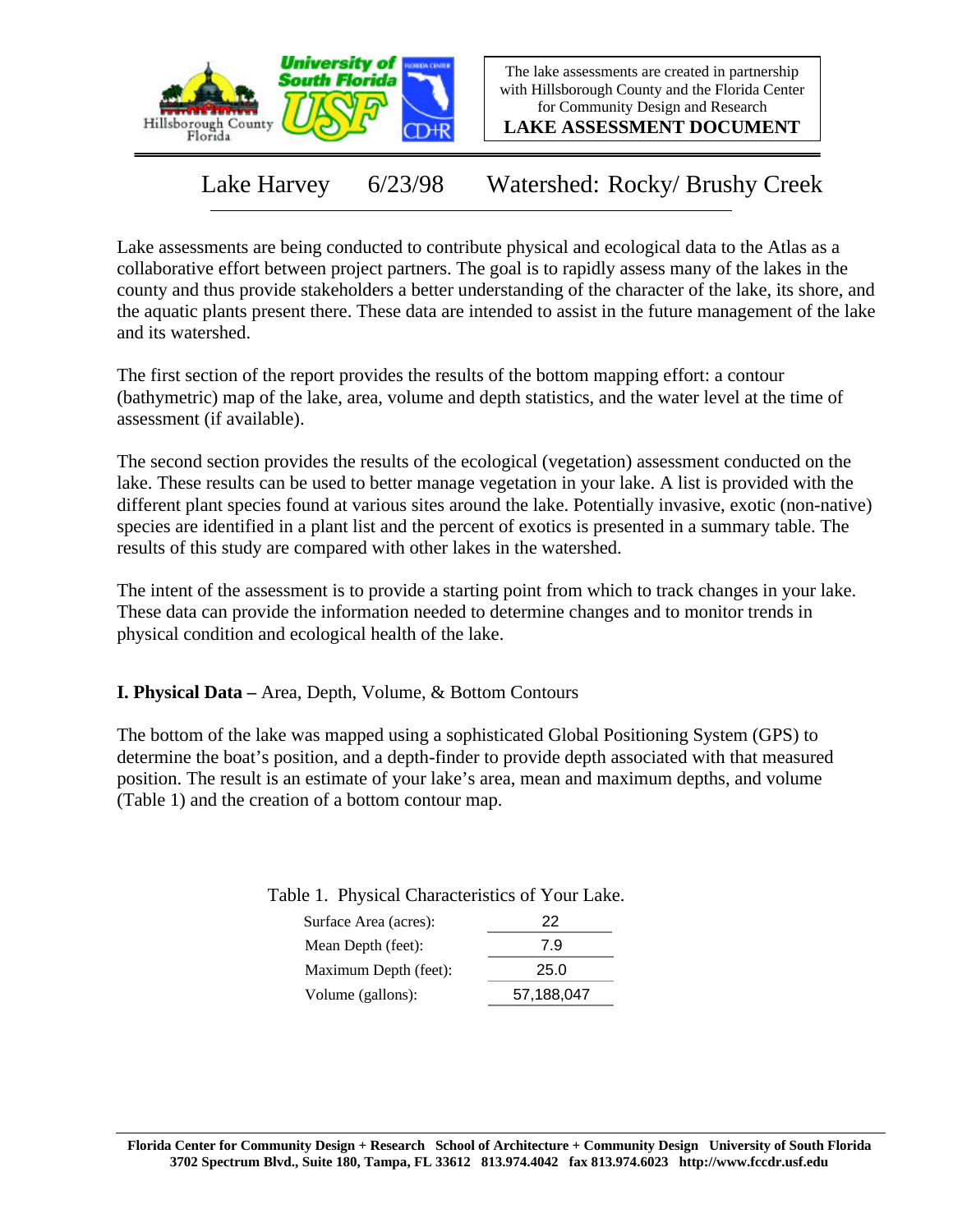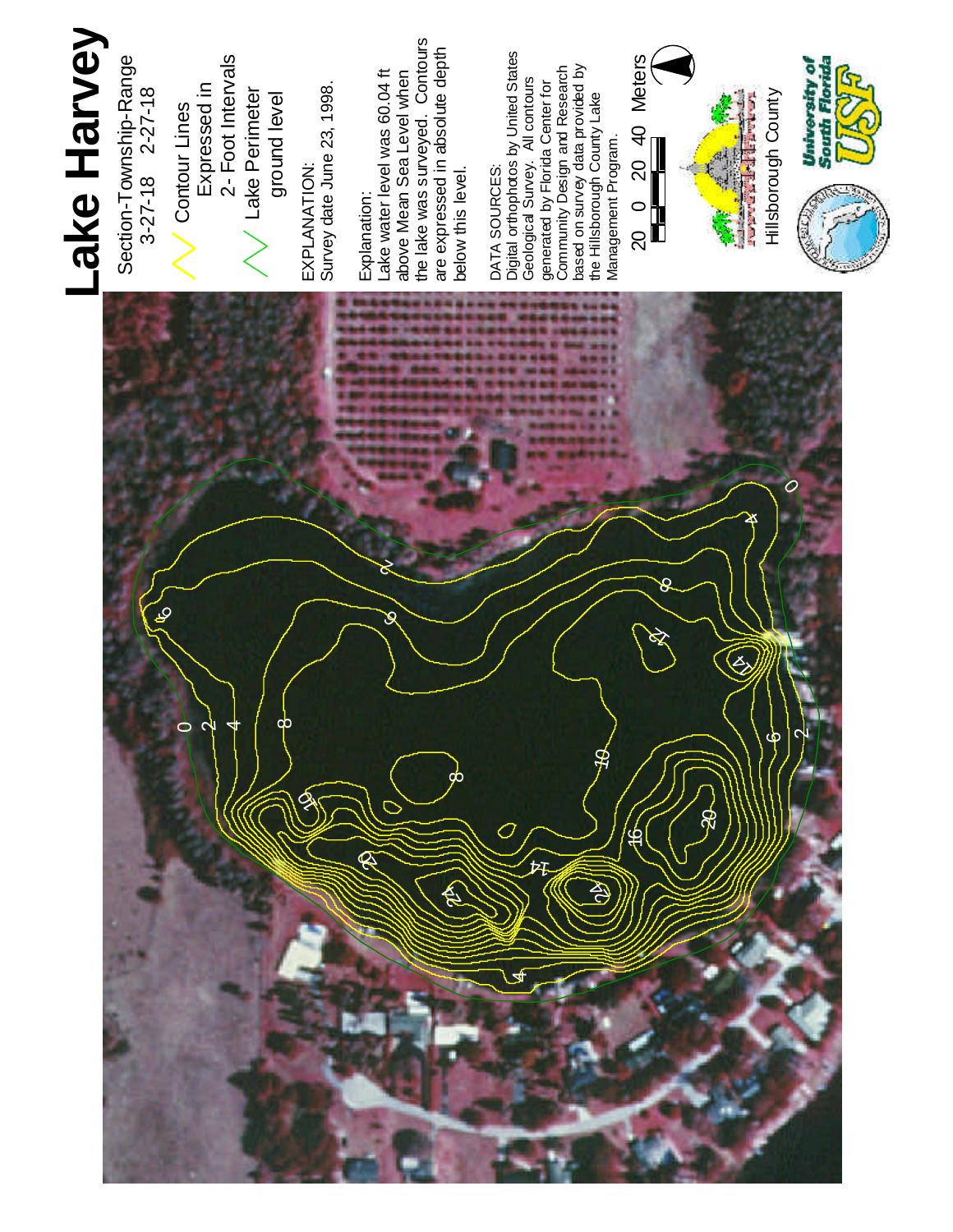

**LAKE ASSESSMENT DOCUMENT**

Lake Harvey 6/23/98 Watershed: Rocky/ Brushy Creek

## **II. Ecological Data**

Aquatic Plant Survey

Approximately equispaced sites are haphazardly mapped around the lake and the aquatic plants at each site are surveyed. The total number of species from all sites is used to approximate the total diversity of aquatic plants and the percent of invasive-exotic plants on the lake and in the watershed (Table 2). Many of these plants are considered ecologically harmful, as they tend to out-compete native species. Such "nuisance" plants can also make boating and other recreational activities difficult or impossible. The common and scientific names of plant species found on your lake are listed in Table 3.

> Table 2. Comparison of species diversity between your lake and other assessed lakes located within your watershed.

|                        | Lake Harvey | Rocky/ Brushy Creek<br>(Average) |
|------------------------|-------------|----------------------------------|
| Number of Taxa:        | 35          | 35                               |
| Percent Exotic Plants: | 14%         | 18%                              |

Table 3. Botanical and common names of the most commonly found plants on your lake. Percent frequency (of occurence), habit (location where found), status (native or exotic), and EPPC status are provided.

| Common Name                            | <b>Plant Species</b>        | Frequency | Habit     | <b>Status</b> | <b>EPPC</b> |
|----------------------------------------|-----------------------------|-----------|-----------|---------------|-------------|
| <b>Alligator Weed</b>                  | Alternanthera philoxeroides | 100%      | Emergent  | Exotic        | Ш           |
| <b>Torpedo Grass</b>                   | Panicum repens              | 90%       | Emergent  | Exotic        |             |
| Cypress                                | Taxodium spp.               | 90%       | Emergent  | Native        | <b>NL</b>   |
| Manyflower Marshpennywort, Water Penny | Hydrocotyl umbellata        | 80%       | Emergent  | Native        | <b>NL</b>   |
| Water Primroses, Primrosewillow        | Ludwigia spp.               | 70%       | Emergent  | Unknown       | NL.         |
| Spatterdock, Yellow Pondlily           | Nuphar lutea var. advena    | 70%       | Floating  | Native        | <b>NL</b>   |
| Southern Red Maple                     | Acer rubrum var. trilobum   | 50%       | Emergent  | Native        | <b>NL</b>   |
| Common Buttonbush                      | Cephalanthus occidentalis   | 50%       | Emergent  | Native        | NL.         |
| Maidencane                             | Panicum hemitomon           | 50%       | Emergent  | Native        | <b>NL</b>   |
| Smartweed, Knotweed                    | Polygonum spp.              | 50%       | Emergent  | Native        | <b>NL</b>   |
| Cattails                               | Typha spp.                  | 50%       | Emergent  | Native        | NL.         |
| Tapegrass                              | Vallisneria americana       | 50%       | Submersed | <b>Native</b> | NL.         |
| Pickerel Weed                          | Pontederia cordata          | 40%       | Emergent  | Native        | NL.         |
| Swamp Fern                             | Blechnum serrulatum         | 30%       | Emergent  | Native        | NL.         |
| Baldwin's Spikerush, Roadgrass         | Eleocharis baldwinii        | 30%       | Submersed | Native        | <b>NL</b>   |
| Climbing Hempvine                      | Mikania scandens            | 30%       | Emergent  | Native        | <b>NL</b>   |

Florida Center for Community Design + Research School of Architecture + Community Design University of South Florida 3702 Spectrum Blvd., Suite 180, Tampa, FL 33612 813.974.4042 fax 813.974.6023 http://www.fccdr.usf.edu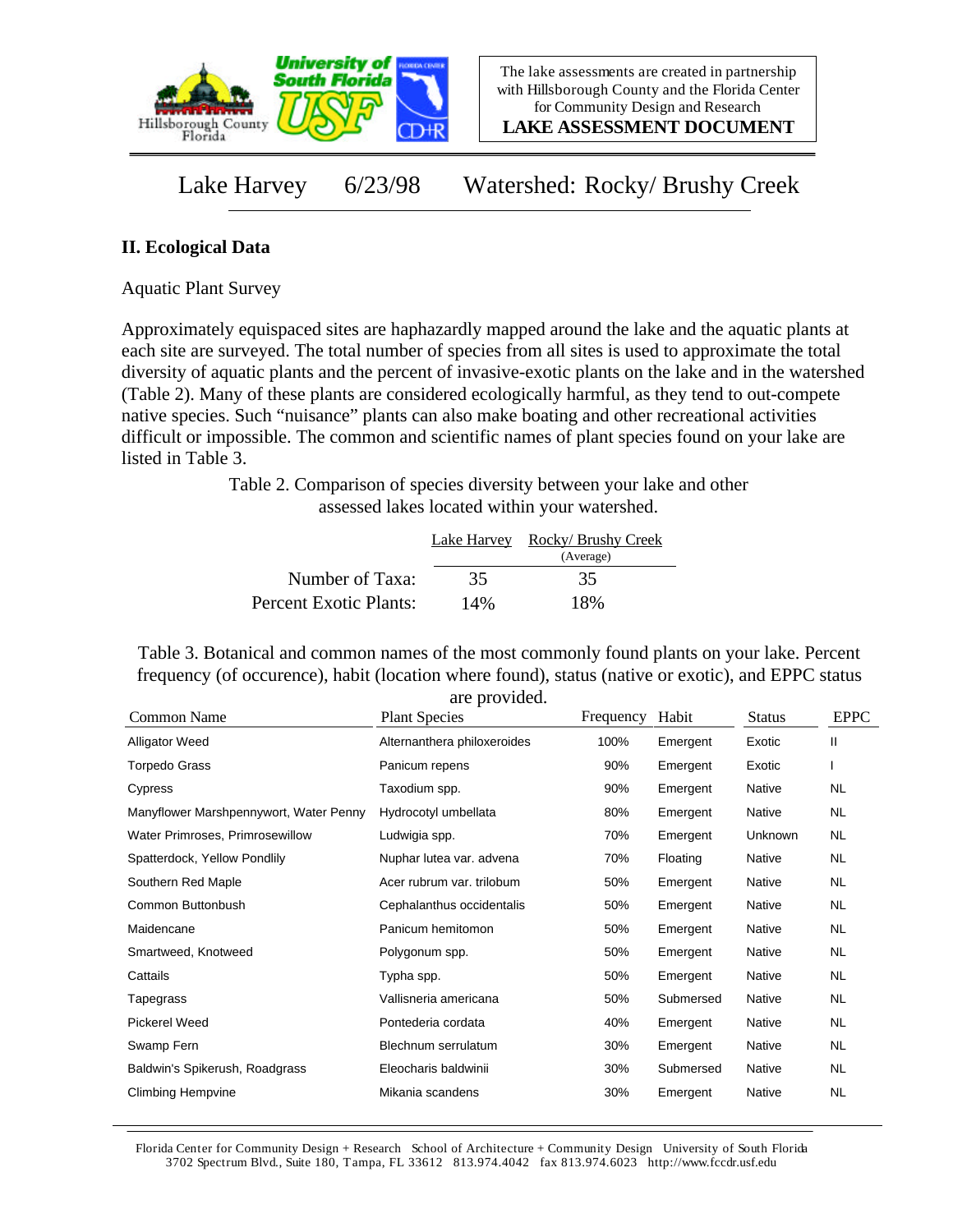Lake Harvey 6/23/98 Watershed: Rocky/ Brushy Creek

| Wax Myrtle                                | Myrica cerifera         | 30% | Emergent  | <b>Native</b> | <b>NL</b> |
|-------------------------------------------|-------------------------|-----|-----------|---------------|-----------|
| Burhead Sedge, Cuban Scirpus              | Scirpus cubensis        | 30% | Emergent  | <b>Native</b> | <b>NL</b> |
| Muskgrass                                 | Chara spp.              | 20% | Submersed | <b>Native</b> | <b>NL</b> |
| Banana Lily, Big Floatingheart            | Nymphoides aquatica     | 20% | Floating  | <b>Native</b> | <b>NL</b> |
| Pond Weed                                 | Potamogeton spp.        | 20% | Submersed | Unknown       | <b>NL</b> |
| Willow                                    | Salix spp.              | 20% | Emergent  | Native        | <b>NL</b> |
| Lemon Bacopa                              | Bacopa caroliniana      | 10% | Submersed | <b>Native</b> | <b>NL</b> |
| Bacopa, Water-hyssops                     | Bacopa spp.             | 10% | Submersed | <b>Native</b> | <b>NL</b> |
| Asian Pennywort, Coinwort, Spadeleaf      | Centella asiatica       | 10% | Emergent  | Native        | <b>NL</b> |
| <b>Buttonweed</b>                         | Diodia virginiana       | 10% | Emergent  | Native        | <b>NL</b> |
| Water Hyacinth                            | Eichhornia crassipes    | 10% | Floating  | Exotic        |           |
| Dahoon Holly                              | llex cassine            | 10% | Emergent  | Native        | <b>NL</b> |
| Inkberry, Gallberry                       | llex glabra             | 10% | Emergent  | Native        | <b>NL</b> |
| Water-Horehound, Bugle weed               | Lycopus rubellus        | 10% | Emergent  | Native        | <b>NL</b> |
| Punk Tree, Melaleuca                      | Melaleuca quinquenervia | 10% | Emergent  | Exotic        |           |
| Shade Mudflower, Baby's Tears             | Micranthemum umbrosum   | 10% | Submersed | Native        | <b>NL</b> |
| Water milfoil, parrot feather             | Myriophyllum spp.       | 10% | Emergent  | Exotic        | Ш.        |
| American White Water Lily, Fragrant Water | Nymphaea odorata        | 10% | Floating  | Native        | <b>NL</b> |
| Bulltonque Arrowhead, Duck Potato         | Sagittaria lancifolia   | 10% | Emergent  | Native        | <b>NL</b> |
|                                           |                         |     |           |               |           |

Florida Center for Community Design + Research School of Architecture + Community Design University of South Florida 3702 Spectrum Blvd., Suite 180, Tampa, FL 33612 813.974.4042 fax 813.974.6023 http://www.fccdr.usf.edu